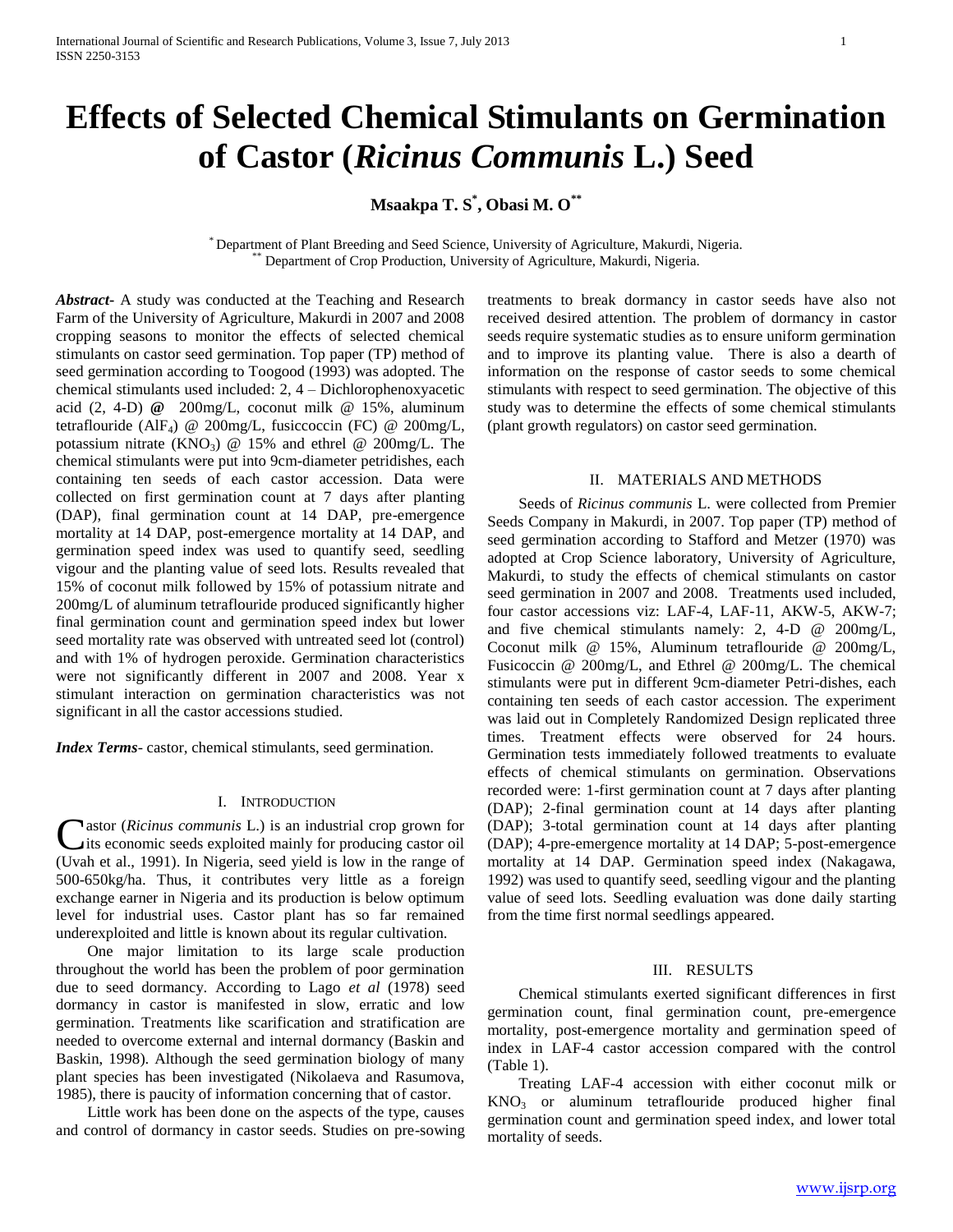LAF-11 plants treated with potassium nitrate @ 15% produced higher final germination count and lower total seed mortality followed by aluminum tetraflouride @ 200mg/L; while potassium nitrate @ 15% and coconut milk @ 15% yielded significantly higher germination speed index (Table 2).

 Results on effects of chemical stimulants on seed germination of AKW-5 castor accession are presented in Table 3. Seeds soaked in 15% of coconut milk for 24 hours were significantly higher in final germination count, germination speed index and lower in total mortality. AKW-5 plants treated with fusicoccin @ 200mg/L gave satisfactory results in all the germination characteristics. Table 4 shows that seeds of AKW-7 accession soaked in 15% of coconut milk for 24 hours were also significantly higher in first germination count, final germination count, germination speed index, but lower in total mortality. Year x chemical stimulant interaction on germination characteristics was not significant in all the castor accessions studied.

#### IV. DISCUSSION

 The higher total germination, low mortality rate and higher germination speed index observed with 15% of coconut milk,  $200$ mg/L of AIF<sub>4</sub> and 15% of KNO<sub>3</sub> in Tables 1 to 4 could be attributed to the stimulative or regulatory effects of these stimulants plant growth regulators on seed germination. Plant growth regulators are organic compounds that regulate aspects of growth, development and yield of botanical species in very small concentrations. Coconut milk contains a crude cytokinin, trans zeatin, which stimulates cell division. Dormancy breaking and germination is one of the many physiological processes under the control of plant growth regulators (Nickell, 1978). Trans zeatin stimulates the activity of gibberellic acid  $(GA_3)$  in embryos which in turn stimulates seed germination (Reibott and Blevins, 1998).

 Aluminum tetraflouride (AIF4), an activator of the Gproteins is capable of influencing biological systems such as cell division, cell expansion, dormancy breaking and seed germination (May and Nordstrom, 1991). High concentrations of AIF4 lead to aluminum toxicity. Potassium nitrate  $(KNO<sub>3</sub>)$  is involved in many regulatory mechanisms. In this trial,  $KNO<sub>3</sub>$  was used to test its effect on seed germination. This result showed that  $KNO<sub>3</sub>$  had a positive stimulative effect (probably cell division or elongation of growth axis) on seed germination. Experiments conducted under controlled conditions revealed that application of  $KNO<sub>3</sub>$  to the steeping solution, made hypocotyl extension more rapid under dry conditions (Haerdter and Krauss, 1999).

 In this study, the effects of 15% of coconut milk, 200mg/L of AIF4, and  $15\%$  of KNO<sub>3</sub> on seeds of castor accessions produced significantly higher total germination and germination speed index, but lower total mortality. This means that 15% of coconut milk,  $200$ mg/L of AIF4, and 15% of  $KNO<sub>3</sub>$  are good stimulants of castor seed germination, particularly 15% of coconut milk followed by  $15\%$  of  $KNO<sub>3</sub>$ . It is therefore hoped that the information reported in this study will not only extend the cultivation of castor but also serve as a basis for further research work on crop husbandry with respect to seed dormancy, seed germination, growth, yield and quality of castor.

#### **REFERENCES**

- [1] Baskin, C.C. and Baskin, J. M. (1998). Seeds ecology, biogeography, and evolution of dormancy and germination. Academic Press. San Diego, California, U.S.A.
- [2] Haerdter, R. and Krauss, A. (1999). Balanced Fertilization and crop quality. IFA

Agricultural Conference on Managing plant nutrition, 29 June-2 July 1999, Barcelona, Spain.

- [3] Lago, A. A., Zink, E., Razera, L. F., Banzatto, N. V., Savy-Filho, A. (1978). Seed dormancy of three castor bean cultivars. Bragantia, 38, 41-44.
- [4] May, H. M., and Nordstrom, D. K. (1991). Assessing the solubilities and reaction kinetics of aluminous minerals in soil; in Soil Acidity (Urlich, B., and Summer, M. E., eds.) pp.125-148, Springer-Verlag, Berlin.
- [5] Nakagawa, J. (1992). Test de vigor baseados na avaliacao das plantulas. In: Vieira, D.V.; Sader, R. and Carvalho, N.M. (Coord.). testes de vigor em sementes. Jaboticabal: FUNEP. pp. 75-95.
- [6] Nickel, I. G. (1978). Plant growth regulators. Chemical Engineering News 56:18-34.
- [7] Nikolaeva, M. G., and Rasumova, M. V., (1985). Reference book on dormant seed germination (edited by M. F. Danilova). "Nauka" Publishers, Leningrad Branch, Leningrad, Russia.
- [8] Reinbott, T. M., and Blevins, D. G. (1998). Cytokinin stem in fusion increased soybean pod and seed numbers. Soil Sciences Society of America. Baltmore Maryland October, pp. 18-22.
- [9] Stafford, R.E. and Metzer, R.B. (1970). Germination of four castor seed lots in Paper towels, Kimpak, and sterile sand. 14pp., Texas Agricultural Experiment Station, Progress Report 2773.
- [10] Uvah, I. I., Ogunbile, A. O., and Ahmed, B. (1991). Efficiency of some insecticides for Control of storage insects of cowpea, maize and sorghum under farmers' storage conditions. Natn. Farm Syst. Res. Network. pp. 101- 108.

#### AUTHORS

**First Author** – Msaakpa T. S, Department of Plant Breeding and Seed Science, University of Agriculture, Makurdi, Nigeria **Second Author** – Obasi M. O, Department of Crop Production, University of Agriculture, Makurdi, Nigeria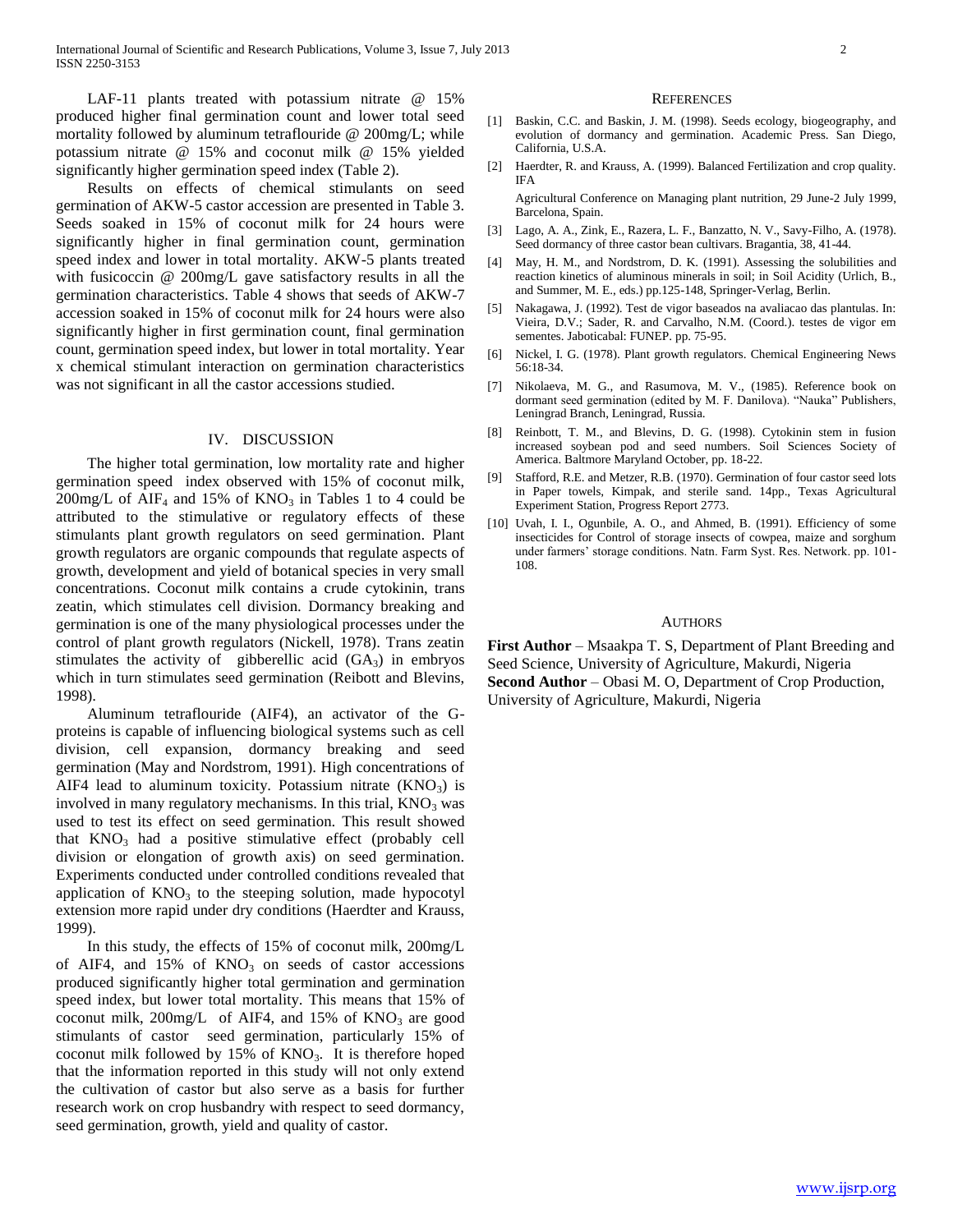| <b>Treatments</b>             | First germination<br>count, 7 days after<br>planting | Final germination<br>count, 14 days after<br>planting | Pre-emergence<br>mortality of<br>seeds | Post-emergence<br>mortality of<br>seeds | Total mortality of<br>seeds | Germination<br>speed Index |
|-------------------------------|------------------------------------------------------|-------------------------------------------------------|----------------------------------------|-----------------------------------------|-----------------------------|----------------------------|
| Control (untreated seeds)     | 1.67                                                 | 4.00                                                  | 6.00                                   | 0.00                                    | 6.00                        | 26.33                      |
| 2, 4-D @ $200$ mg/L           | 2.17                                                 | 4.50                                                  | 5.50                                   | 0.00                                    | 5.50                        | 27.50                      |
| Coconut milk $@15\%$          | 3.17                                                 | 7.17                                                  | 3.00                                   | 0.00                                    | 3.00                        | 31.17                      |
| ALF <sub>4</sub> @ $200$ mg/L | 3.17                                                 | 7.00                                                  | 2.83                                   | 0.00                                    | 2.83                        | 31.33                      |
| $KNO3$ @ 15%                  | 3.50                                                 | 6.83                                                  | 3.17                                   | 0.00                                    | 3.17                        | 31.33                      |
| Fusicoccin @ 200mg/L          | 3.50                                                 | 6.67                                                  | 3.33                                   | 0.00                                    | 3.33                        | 31.17                      |
| Ethrel $@$ 200mg/L            | 3.33                                                 | 5.83                                                  | 4.17                                   | 0.00                                    | 4.17                        | 30.17                      |
| $LSD_{(0.05)}$<br>CV(%)       | 0.679<br>20.8<br>9.6                                 | 0.635<br>12.3                                         | 0.635<br><b>NS</b><br>0.0              | 0.635<br>12.3                           | 1.270<br>3.7                |                            |

## **Table 1.EFFECTS OF CHEMICAL STIMULANTS ON SEED GERMINATION OF CASTOR ACCESSION LAF-4 IN 2007 AND 2008 (COMBINED DATA).**

# **Key**

 $2, 4-D$  = 2, 4-dichlorophenoxyacetic acid

ALF4 = Aluminum tetraflouride

 $KNO<sub>3</sub>$  = Potassium nitrate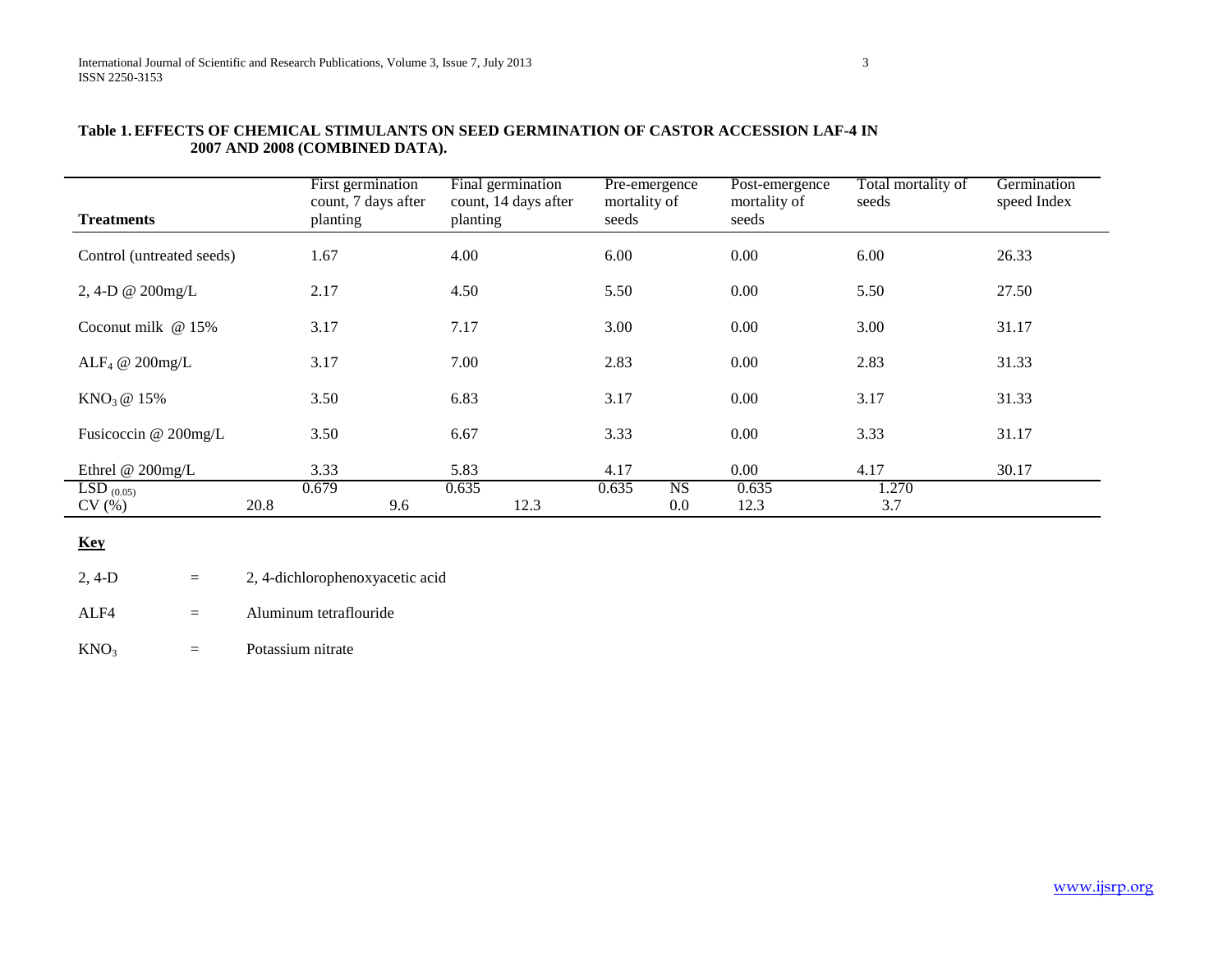## **Table 2. EFFECTS OF CHEMICAL STIMULANTS ON SEED GERMINATION OF CASTOR ACCESSION IN LAF-11 2007 AND 2008 (COMBINED DATA).**

| <b>Treatments</b>              | First germination count,<br>7 days after planting | Final germination<br>count, 14 days after<br>planting | Pre-emergence<br>mortality of seeds | Post-emergence<br>mortality of seeds | Total mortality<br>of seeds | Germination<br>speed Index |
|--------------------------------|---------------------------------------------------|-------------------------------------------------------|-------------------------------------|--------------------------------------|-----------------------------|----------------------------|
| Control (untreated seeds)      | 1.67                                              | 3.67                                                  | 6.33                                | 0.00                                 | 6.33                        | 26.00                      |
| 2, 4-D @ 200mg/L               | 2.67                                              | 5.50                                                  | 4.50                                | 0.00                                 | 4.50                        | 29.17                      |
| Coconut milk $@15\%$           | 4.33                                              | 7.17                                                  | 2.83                                | 0.00                                 | 2.83                        | 32.507                     |
| ALF <sub>4</sub> @ $200$ mg/L  | 3.83                                              | 7.33                                                  | 2.67                                | 0.00                                 | 2.67                        | 32.17                      |
| $KNO3$ @ 15%                   | 4.00                                              | 7.67                                                  | 2.33                                | 0.00                                 | 2.33                        | 32.67                      |
| Fusicoccin @ 200mg/L           | 3.50                                              | 7.33                                                  | 2.67                                | 0.00                                 | 2.67                        | 31.83                      |
| Ethrel $@$ 200mg/L             | 3.50                                              | 6.33                                                  | 3.67                                | 0.00                                 | 3.67                        | 30.83                      |
| LSD <sub>(0.05)</sub><br>CV(%) | 0.657<br>17.8                                     | 0.679<br>14.7<br>9.5                                  | 0.679<br>0.0                        | <b>NS</b><br>14.7<br>3.5             | 0.679<br>1.224              |                            |

# **Key**

| $2, 4-D$ | 2, 4-dichlorophenoxyacetic acid |
|----------|---------------------------------|
| ALF4     | Aluminum tetraflouride          |

 $KNO<sub>3</sub>$  = Potassium nitrate

# **Table 3. EFFECTS OF CHEMICAL STIMULANTS ON SEED GERMINATION OF CASTOR ACCESSION AKW-5 IN 2007 AND 2008 (COMBINED DATA).**

| <b>Treatments</b>         | First germination<br>count, 7 days<br>after planting | Final germination<br>count, 14 days after<br>planting | Pre-emergence<br>mortality of<br>seeds | Post-emergence<br>mortality of seeds<br>Seedlings | Total mortality of<br>seeds | Germination<br>speed Index |
|---------------------------|------------------------------------------------------|-------------------------------------------------------|----------------------------------------|---------------------------------------------------|-----------------------------|----------------------------|
| Control (untreated seeds) | .83                                                  | 4.00                                                  | 6.00                                   | $0.00\,$                                          | 6.00                        | 26.67                      |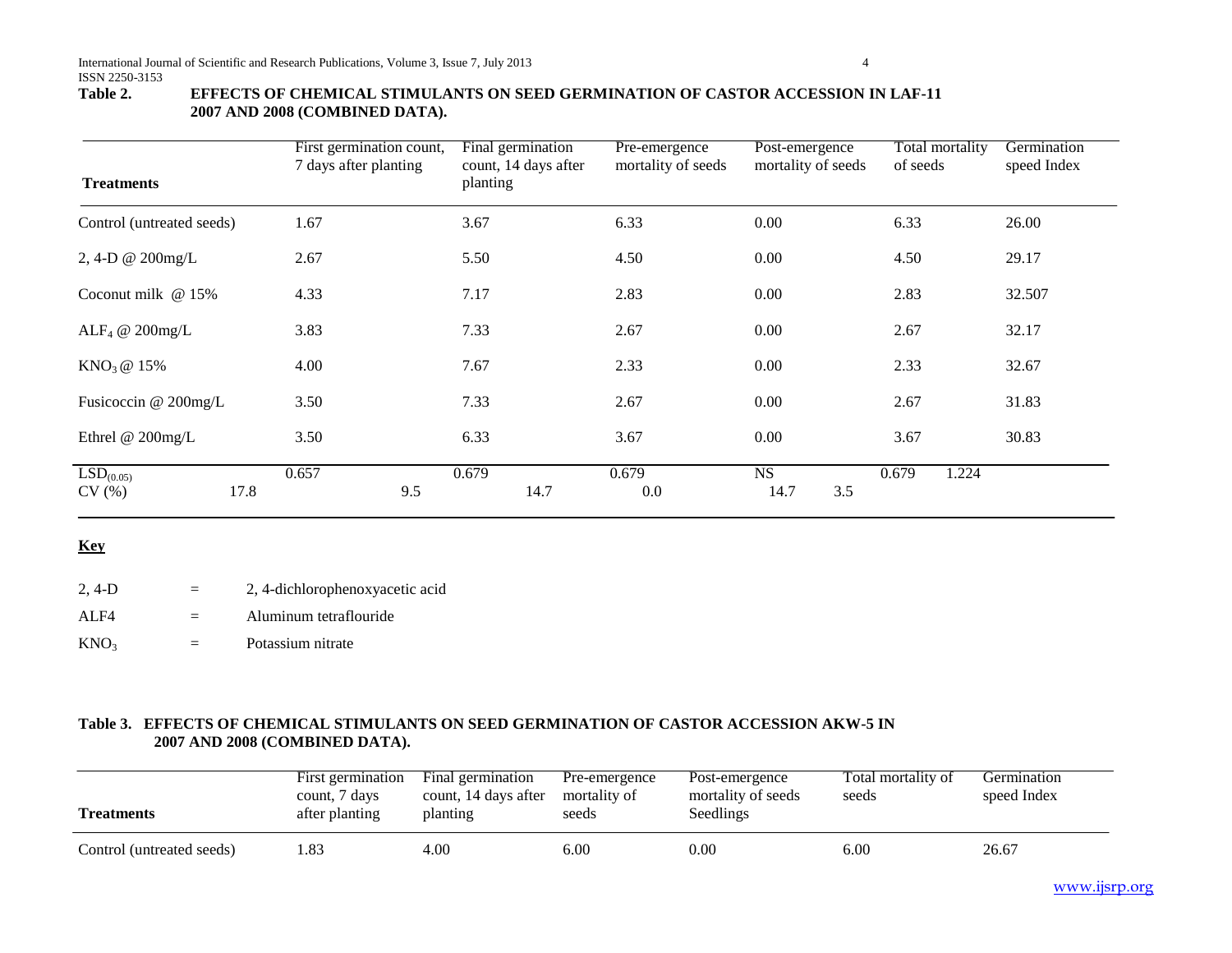| International Journal of Scientific and Research Publications, Volume 3, Issue 7, July 2013<br>ISSN 2250-3153 |      |             |      |           | 5    |       |
|---------------------------------------------------------------------------------------------------------------|------|-------------|------|-----------|------|-------|
| 2, 4-D $@$ 200mg/L                                                                                            | 2.50 | 6.00        | 4.00 | 0.00      | 4.00 | 29.50 |
| Coconut milk $@15\%$                                                                                          | 4.33 | 8.17        | 1.83 | 0.00      | 1.83 | 33.50 |
| ALF <sub>4</sub> @ $200$ mg/L                                                                                 | 4.33 | 7.50        | 2.50 | 0.00      | 2.50 | 32.83 |
| $KNO3$ @ 15%                                                                                                  | 3.83 | 7.83        | 2.17 | 0.00      | 2.17 | 32.67 |
| Fusicoccin @ 200mg/L                                                                                          | 4.50 | 7.83        | 2.17 | 0.00      | 2.17 | 33.33 |
| Ethrel @ 200mg/L                                                                                              | 3.83 | 7.33        | 2.67 | 0.00      | 2.67 | 32.17 |
| LSD <sub>(0.05)</sub>                                                                                         | 0.64 | 0.68        | 0.66 | <b>NS</b> | 0.66 | 1.22  |
| CV(%)<br>15.8                                                                                                 |      | 8.5<br>16.3 | 0.0  | 16.3      | 3.4  |       |

# **Key**

| 2.4-D            | $=$ | 2, 4-dichlorophenoxyacetic acid |
|------------------|-----|---------------------------------|
| ALF4             | $=$ | Aluminum tetraflouride          |
| KNO <sub>3</sub> | $=$ | Potassium nitrate               |